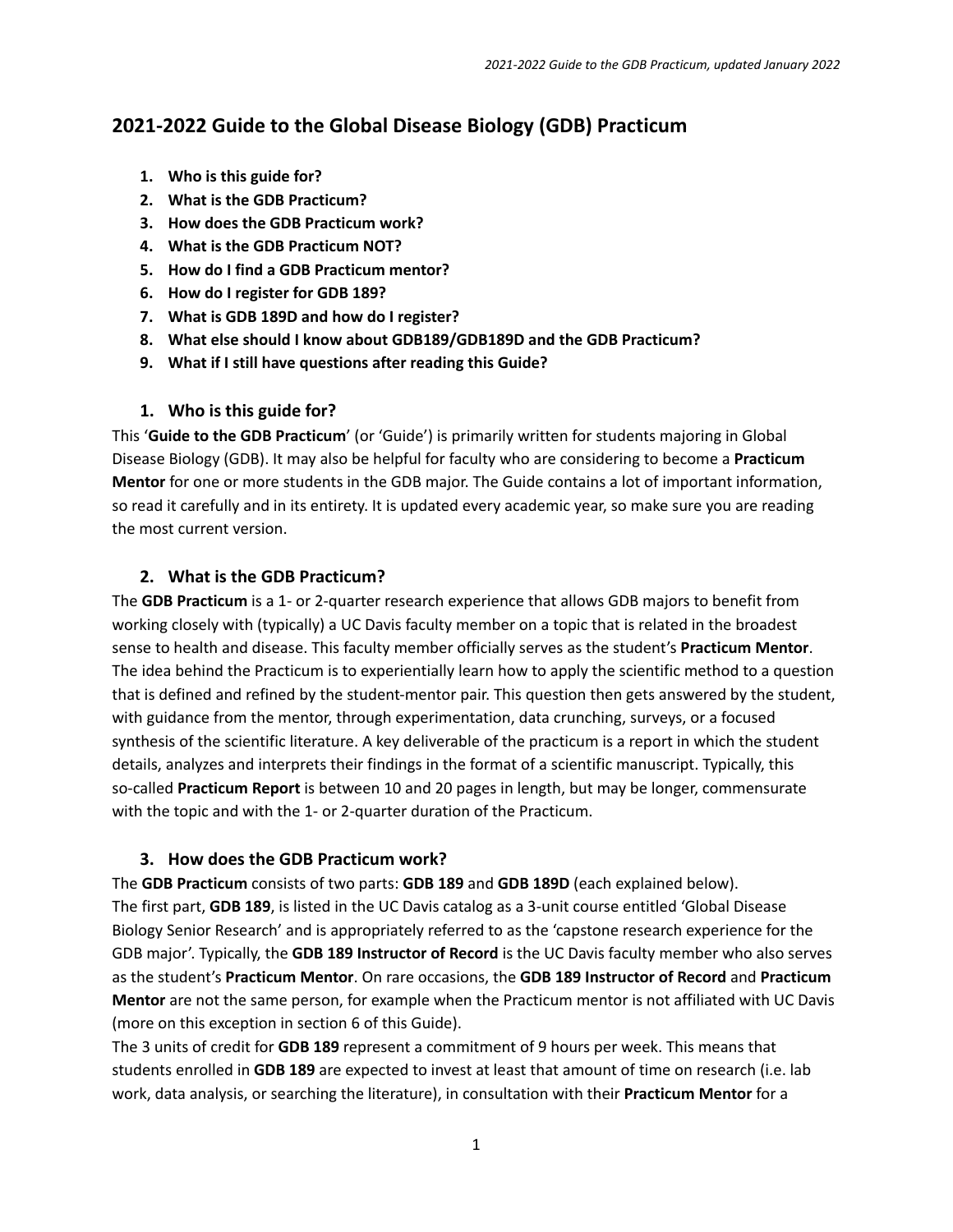minimum of 90 hours per quarter (9 hours per week, 10 weeks per quarter). Oftentimes, much of the day-to-day interactions of the GDB student on their practicum project will be with one or more individuals (graduate students, postdocs) in the research group/lab of their Practicum Mentor.

**GDB 189** may be repeated once for another 3 units of credit in a subsequent quarter. Beyond that, additional hours and quarters may be spent by the student on the practicum project, but that additional time cannot be claimed as GDB 189 units. Such time may be counted as 192, 195 or 199 units, at the discretion of the **Practicum Mentor**. You will need to contact the appropriate department office to receive the variable unit petition form. (For ABI, ENT, NEM, PLP, and SAS variable unit courses, please contact [gdb-advise@ucdavis.edu\)](mailto:gdb-advise@ucdavis.edu).

Students are graded for their performance in **GDB 189** by their **GDB 189 Instructor of Record** (i.e. their Practicum Mentor, in most cases). Grading is on a Pass/Not Pass basis, following an overall assessment of whether the student has satisfactorily engaged with the **Practicum Mentor** and/or with members of their research group/lab in formulating and testing a research question, having spent a minimum of 9 hours per week on the project, and having generated, collected and analyzed a sufficient body of data to generate an outline or draft for the deliverable of the practicum experience, which is the **Practicum Report**.

**GDB 189D** is the second part of the GDB Practicum, and this is when the student will complete and submit the **Practicum Report**. Listed in the catalog as 'Global Disease Biology Research Discussion', this 'class' may be taken in the same quarter as **GDB 189,** although we recommend taking GDB 189 and GDB 189D sequentially, especially if the student takes only one quarter of GDB 189. The **Practicum Report** is written under the guidance of the **Practicum Mentor** and/or **GDB 189 Instructor of Record**. Enrollment in **GDB 189D** earns students 1 unit of credit for the 3 hours that they spend each week on writing their **Practicum Report**.

Students enrolled in **GDB 189D** convene as a group with the **GDB 189D Instructor of Record** (GDB Lead Faculty Advisor, Professor Johan Leveau) once at the start of the quarter for a mandatory orientation meeting, after which there are regular office hours for students to visit and discuss with the instructor and other students the progress of writing their practicum report.

The **GDB 189D Instructor of Record** grades **GDB 189D** Pass/Not Pass, based on the complete and timely submission of the **Practicum Report**, together with a cover sheet signed and dated by the student and the **Practicum Mentor** and/or **GDB 189 Instructor of Record**. These signatures on the cover sheet indicate that the **Practicum Mentor and/or GDB 189 Instructor of Record** guided the student in producing the report, that they read it, and approve of its content.

#### **4. What is the GDB Practicum not?**

The GDB Practicum is not a '190-199' variable-unit internship or special study class as part of which you perform experiments with the purpose to allow you to list 'lab experience' on your resume rather than to learn how to explain in word and writing why and in what larger context those experiments were done and what their outcomes mean. It also is not a literature review without a carefully defined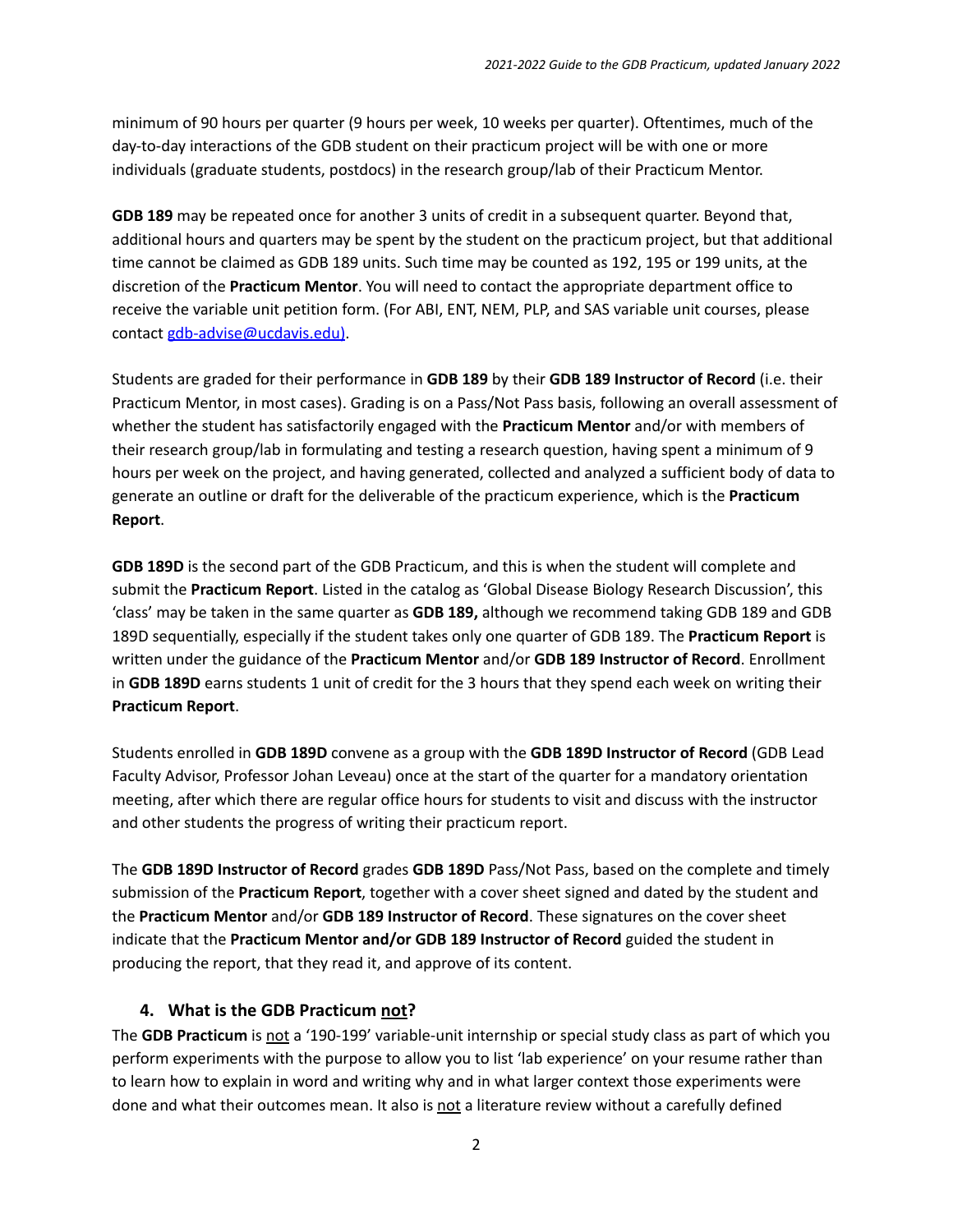question that you as a student put together independently and that a faculty member gets to read and grade once you submit it to them.

To reiterate what was said already, the **GDB Practicum** allows students to take full advantage of access to and commitment from a UC Davis faculty member to help familiarize and train them in one or more elements of the scientific method in the context of a specific expertise: how to formulate a hypothesis or a research question, how to design and perform an experiment or focused mining of the scientific literature, how to analyze and interpret the data, and how to communicate your findings. These are important skills, and are most effectively acquired by establishing a good working relationship with your mentor which is based on regular discussions and may involve re-thinking, re-analyzing and re-writing in response to feedback from your mentor.

Also consider this: your Practicum Mentor is probably the most qualified person to write you a letter of reference for your time as GDB student here at UC Davis: they will have had ample time and opportunity *to observe and evaluate your work ethic, enthusiasm and ambitions, and therefore can write letters that have much more meaningful content and added value for future employers or admissions committees than for example letters from professors who you took a class with once.*

### **5. How do I find a Practicum Mentor?**

The most important piece of advice for finding a **Practicum Mentor** is to start looking for one as soon as possible. Keep in mind that finding a **Practicum Mentor** is not the same as looking for one. Finding a Practicum Mentor means that you met at least once with a UC Davis faculty member and discussed shared research interests, possible project topics, and expectations. Also, the faculty member will have to agree to serve as your **Practicum Mentor**. It takes time and effort on the student's behalf to get to that point, and it is crucial not to underestimate this time and effort. We encourage students to have identified a **Practicum Mentor** by the Spring quarter of their junior year at the latest (sooner is recommended).

As a GDB student, you will be taking the 3-unit course **GDB 187** (listed as 'Global Disease Biology Seminar' in the UC Davis catalog) sometime in your 3<sup>rd</sup>/junior year. GDB 187 will help to prepare you for the practicum, in particular GDB 189 and 189D, but you are encouraged to start looking for a practicum mentor before you take GDB 187D. If you have already identified a mentor before starting GDB 187, some aspects of the course will be a lot easier!

Here are some tips and strategies to search for a potential **Practicum Mentor**:

- a) *Connect with previous/current instructors.* Maybe there is a class you really liked… connect with the instructor during office hours or by email to inquire about research opportunities in their lab. They may also know of other research opportunities on campus.
- b) *Emails from the GDB Advising Office or other campus departments* (i.e. Internship & Career Center) often have information about opportunities for undergraduate students.
- c) *Explore UC Davis department websites* for faculty and research topics that appeal to you. Contact these potential **Practicum Mentors** by e-mail. Explain to them what the **GDB Practicum** is (pitch it as a unique opportunity for you, as the student, and for them as the mentor; do not sell it as a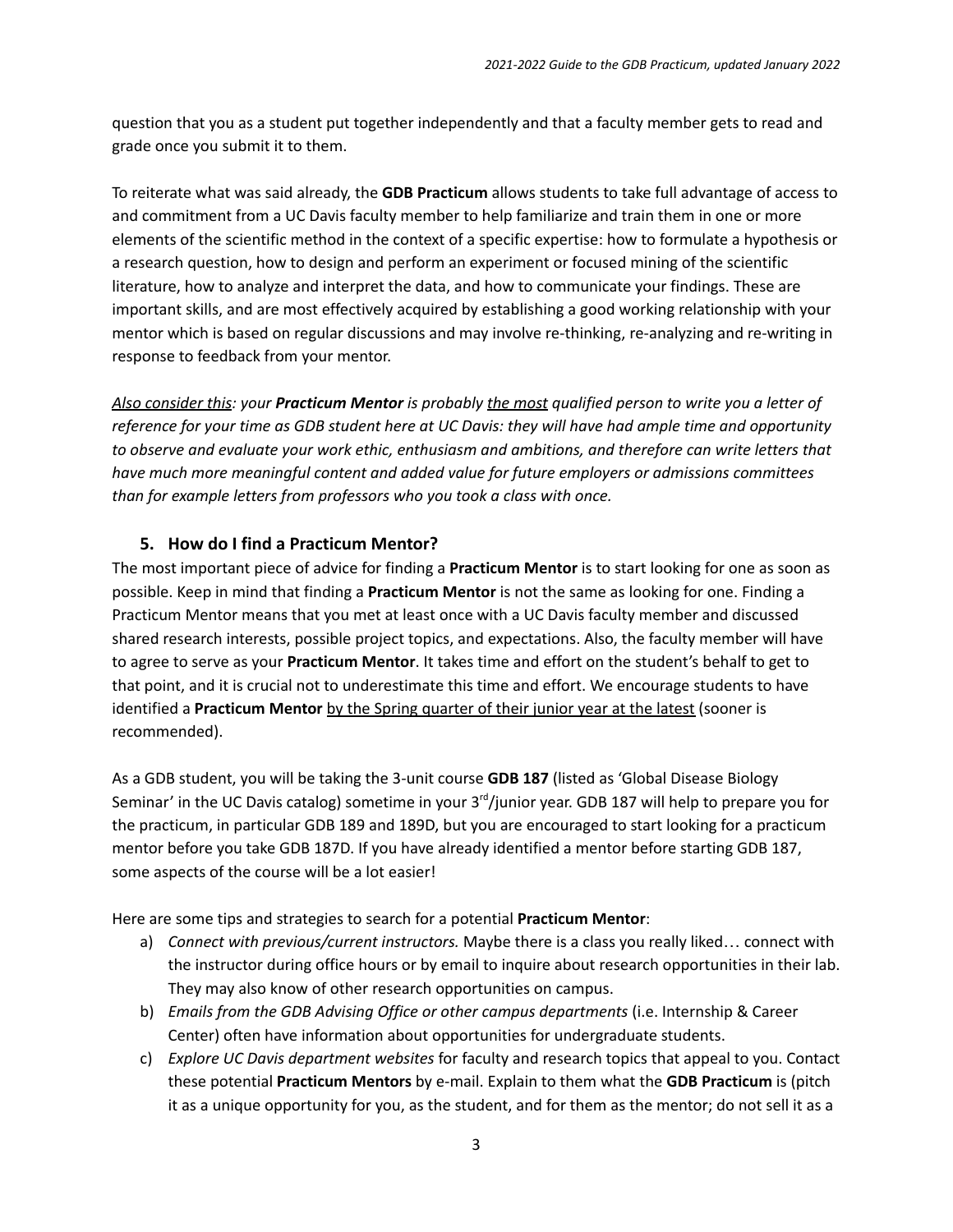graduation requirement that you need their signature on). Explain what your goals are for the Practicum and what their responsibilities are as **Practicum Mentors**; share with them a copy of this **Guide to the GDB Practicum**. For assistance with professional correspondence and formatting emails to faculty, visit the UCD Internship and Career Center (ICC).

- d) *Be prepared to not always receive a reply* and sometimes receive unfavorable replies (e.g. 'sorry, not at this time'). Faculty members are often approached by many students and may not have the capacity in their labs to accommodate every student who reaches out.
- e) *Be open about your interests and show interest in their area of expertise* when you do get invited for a meeting with a faculty member. Talk broadly about your interests in health and disease and specifically about your interest in their field (do your research, know their background). Also be prepared to talk about your plans post-graduation.
- f) *Keep your resume updated* and ready to share with potential practicum mentors. Do the same for your list of GDB Restricted Electives. If you are still looking for REs, ask a potential faculty mentor what classes they would recommend to enhance a possible **GDB Practicum** experience in their lab or group.
- g) *Talk about potential questions/hypotheses* during your meetings or e-mail exchanges with potential Practicum Mentors. Discuss how you would like to answer that question or test that hypothesis. You may not get to work on that question or hypothesis, but it shows that you are serious about the research.
- h) *Ask what kind of GDB Practicum experience is most appropriate* in the group/lab of this faculty member: wet-lab, big data exploration, survey and analysis, fieldwork, or a meta-analysis of the scientific literature? Keep in mind that your **Practicum Project** may be a smaller part of a larger project that the **Practicum Mentor**'s research group is already working on, which is perfectly fine. This might mean that you will be working closely with a graduate student or postdoc in their group.
- i) *Remember professionalism and ethics*. Make sure that as a GDB 189 student you adhere to basic rules you may have discussed with your **Practicum Mentor**. These may include sticking to the time of mutually agreed upon meetings, on-time completion of tasks, showing up to meetings on time, being in the lab when you say will be there, communicating in a timely manner if and when something unexpected comes up, respecting the time not only of the instructor but of other team members like students, lab managers, and postdocs, etc. Many mentors will communicate with their group members via e-mail, so plan to check your UC Davis e-mail at least daily, or consider sharing a personal e-mail address with your mentor if you check that account more regularly.
- j) *Are you and your potential mentor unsure whether to commit to a GDB 189 experience?* Explore with the faculty member the possibility of first doing a '192' variable unit internship, a '199' special study, or similar, in their laboratory: this will offer an opportunity to check each other out and decide whether or not you make a good **GDB Practicum** mentee/mentor match.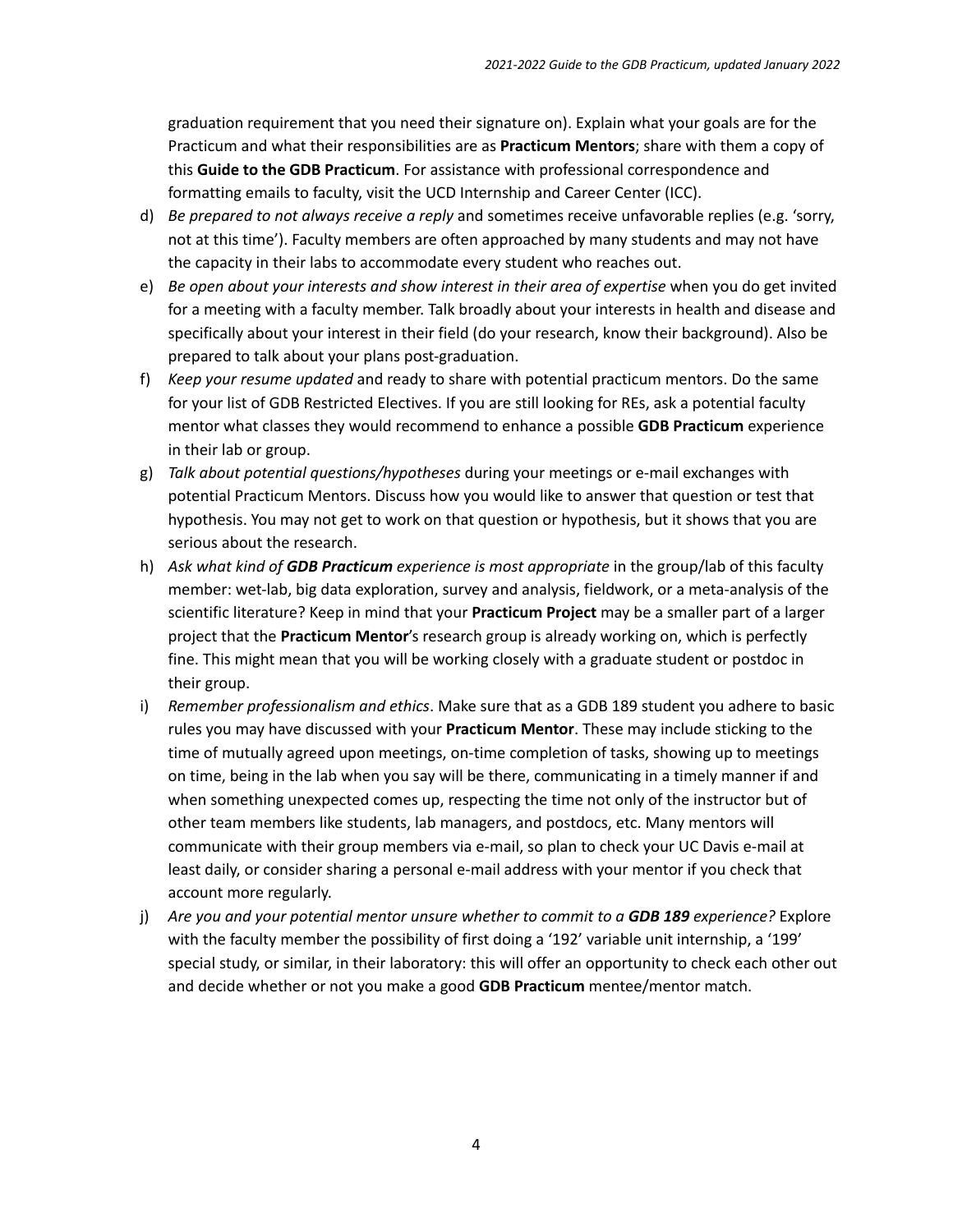#### *GDB Practicum during the COVID-19 pandemic*

The GDB Advising Staff is very aware of the restrictions that the Covid-19 pandemic has placed on the *plans and hopes of GDB students to do an in-person research practicum in times when many labs on campus are on lockdown. To help our students, we offer the following message from the GDB Lead* Faculty Advisor, Dr. Johan Leveau, for students to copy and paste, in its entirety, as part of your email to *UC Davis faculty members as potential Practicum Mentors.*

#### A message from the Global Disease Biology (GDB) Master Advisor, Dr. Johan Leveau:

Dear UC Davis colleague - thank you for considering to serve as a practicum mentor to one of our GDB students. As explained by the student already in their email message above, and further detailed in the attached document, the GDB practicum offers students in our major a one- or twoquarter experience to explore the scientific method while working on a research project under the guidance of a UC Davis faculty member.

Unfortunately, the ongoing Covid-19 situation rules out for many of our students a chance to actually work in person in the laboratory of faculty along with their lab members. With this message, I would like to point you to several alternatives (see below) that you as a mentor may wish to explore with your potential mentee and that do not require the GDB student to be physically present in the lab, yet still allow a practicum experience.

I hope you will consider these remote alternatives as you weigh the decision to serve as the practicum mentor for our GDB student. Feel free to share and discuss the alternatives with anyone in your lab (grad student, postdoc) who might be working with the GDB student on their (remote) project, as applicable. If you have other ideas for alternative practicum experiences, specific to your lab or more generally speaking, I would love to hear!

Best wishes,

Johan Leveau

- 1) You may have a data set that needs to be organized and/or analyzed as part of an ongoing or back-burnered project. Perhaps this could be handled remotely by the student.
- 2) Another example of a distanced project is the systematic literature review that addresses a question you and your GDB student might be interested in and for which the answer may be sought not through lab experiments but through an analysis of the literature (see https://pubmed.ncbi.nlm.nih.gov/30089228 for one approach to this).
- 3) Another alternative involves taking advantage of the many citizen science projects out there (for example, see https://www.zooniverse.org/projects) which offer students a way to engage with data that are not necessarily theirs or yours, but that pertain to your field of expertise and that were generated with a particular research question in mind. There would be much added value to the student experience of analyzing those data with you in a supervisory role beside them, to address questions about the why and how of the research and data, and to offer guidance on the interpretation and presentation of the analyzed data.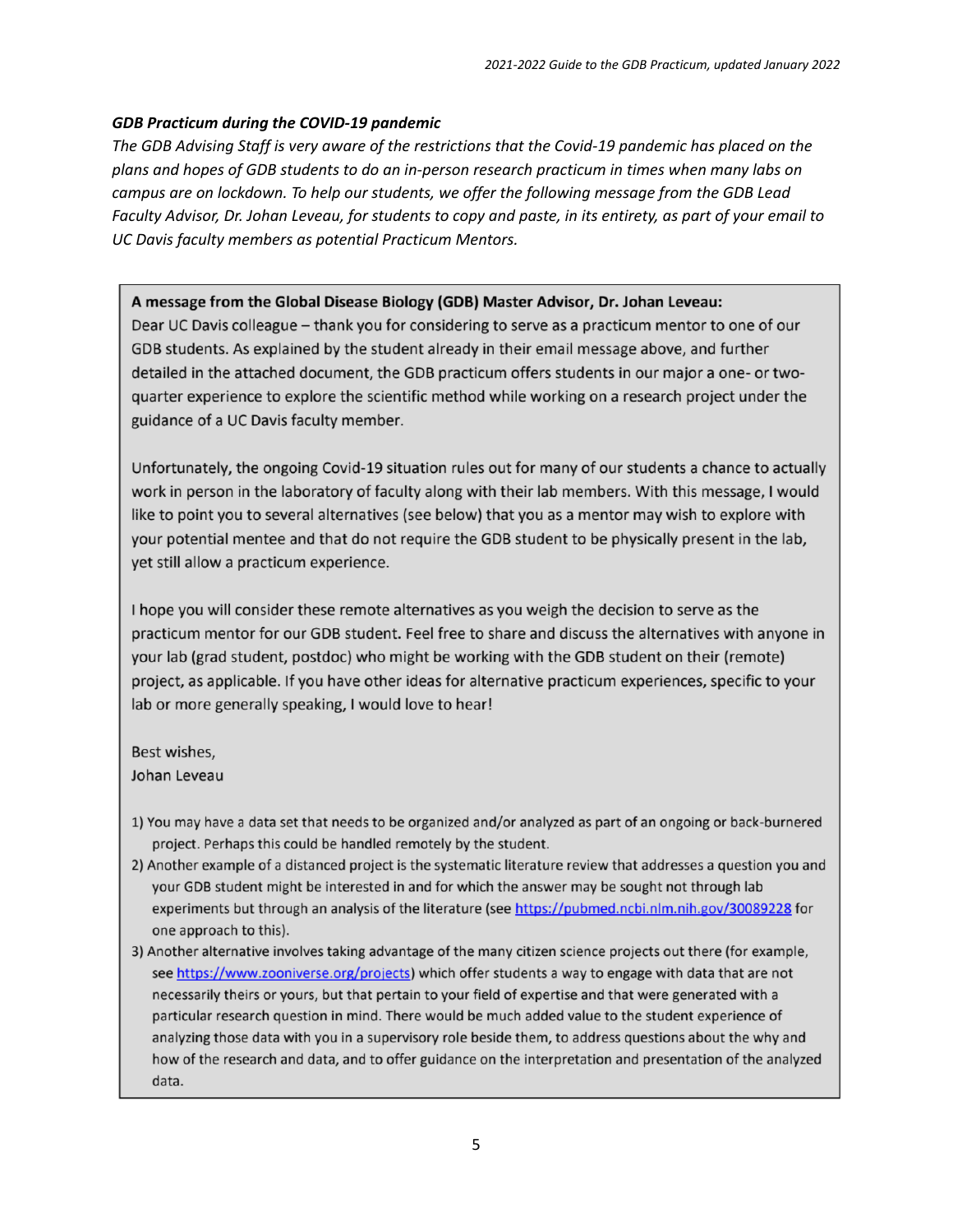# **6. How do I register for GDB 189?**

Prior to the start of the quarter in which you plan to take GDB 189, you need to request a Course Reference Number (CRN) from the GDB Advising Staff. By the time you request the CRN, you should already have identified your **Practicum Mentor** and you should accompany your CRN request with an attached or forwarded e-mail from your **Practicum Mentor** confirming that they are willing to serve in that capacity for the upcoming quarter and that you shared the Guide to the GDB Practicum with them. Without such a confirmation e-mail, you will not be given a CRN and you will not be able to enroll in **GDB 189**.

Your **Practicum Mentor** may use the below template to confirm participation in your **GDB Practicum**:

"My name is (Professor Name) and I agree to be the Instructor on Record for GDB 189, a 3-unit course *that allows (Student Name) to work on their GDB practicum project during (Quarter, Year). I will mentor the student through their practicum completion, track their progress and address their questions and* concerns. I will also help them with the writing of their GDB practicum report, which the student will *submit as part of a separate companion class (GDB 189D), along with a cover page that bears my signature to signify that I read the submitted final report and approve its submission ."*

*Important to know* is that the CRN for **GDB 189** is both quarter- and instructor-specific. This means you cannot use the CRN number of another student who is or was enrolled in **GDB 189**. **GDB 189** can be repeated once for credit, but for the second quarter you need to request a new CRN, even if it is with the same mentor.

If the **Practicum Mentor** that you are proposing is not eligible (i.e. is non-UC Davis faculty), they cannot also serve as your **GDB 189 Instructor of Record**. In that case, you will need to identify a UC Davis faculty member that is willing to serve as your **GDB 189 Instructor of Record**. Students should consult with their **Practicum Mentor** about whom to approach for this function, as it makes most sense to find someone with a background on the topic of research that will be done as part of the **GDB Practicum**. The role of the **GDB 189 Instructor of Record** in this particular situation is to provide input as needed, to grade the student Pass or Not Pass for **GDB 189** in consultation with the Practicum Mentor, and to co-sign the cover sheet that accompanies the submission of the **Practicum Report** (see section 7). In this case, the **Practicum Mentor** and **GDB 189 Instructor of Record** are two different people.

# **7. What is GDB 189D and how do I register?**

Students should enroll in **GDB 189D** either in the same quarter as the one in which they take GDB 189, or in a subsequent quarter. The CRN changes every quarter for GDB 189D, but it is the same for all students enrolled in the same quarter. To register, please email [gdb-advise@ucdavis.edu](mailto:gdb-advise@ucdavis.edu) for the CRN.

As explained already, this class meets as a group once during the start of the quarter, with office hours during the remainder of the quarter.